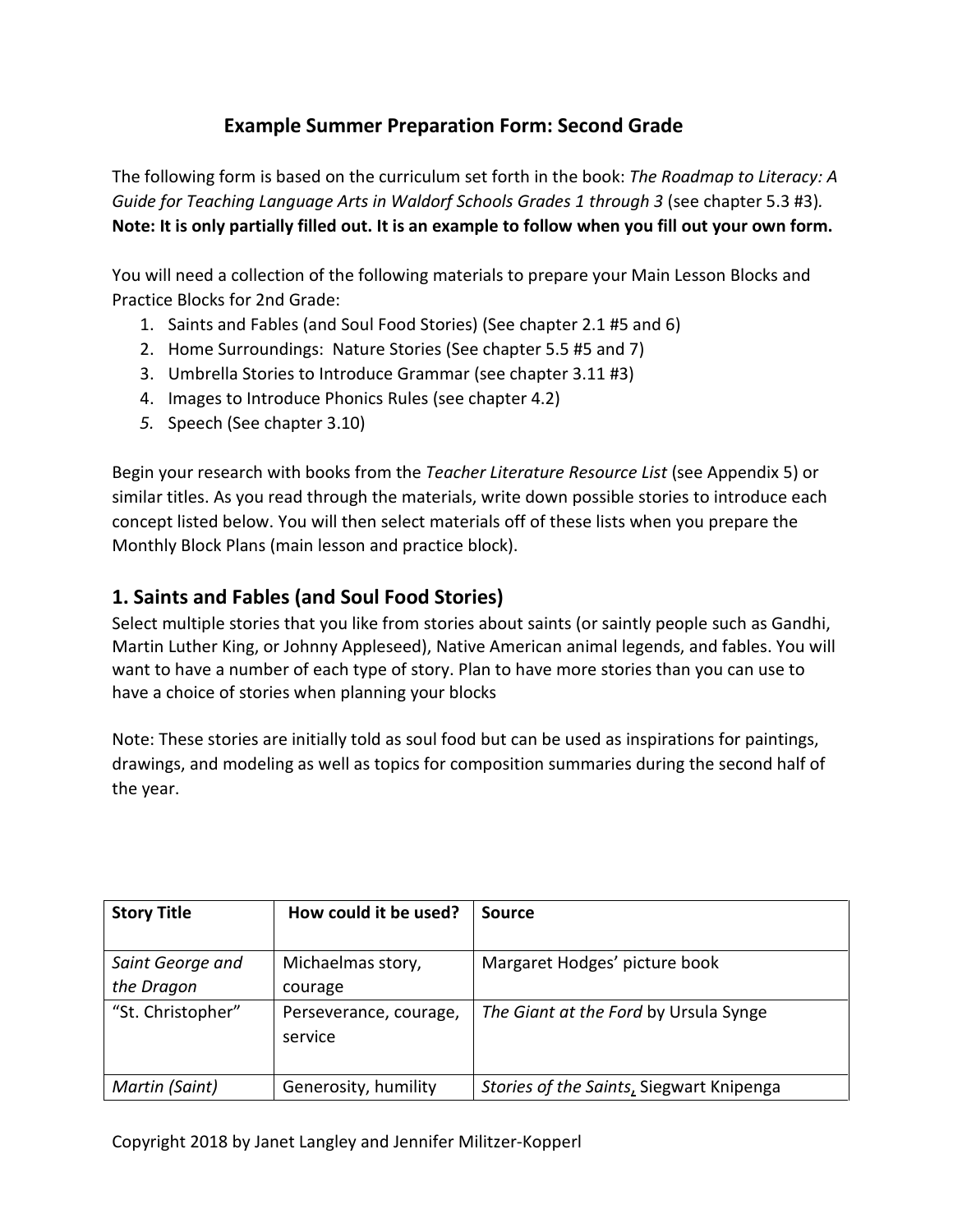| "Christ and St.<br>Nicholas" | Generosity            | The Key of the Kingdom, Gmeyner and Russell    |
|------------------------------|-----------------------|------------------------------------------------|
| "Loo Wit, the Fire           | Results of anger and  |                                                |
|                              |                       | Retold by Joseph Bruchac                       |
| Keeper"                      | greed/story of Mount  |                                                |
|                              | St. Helens            |                                                |
| "The Earth on                | Onondaga legend;      | https://allinonehighschool.files.wordpress.com |
| Turtle's Back"               | bravery, generosity   | google title, I chose this site's version      |
| "The Salt Merchant           | Laziness, cleverness  | Aesop's Fables                                 |
| and His Donkey"              |                       |                                                |
| Johnny Appleseed             | Inspiration, courage, | Stephen Kellogg's Picture book                 |
|                              | selflessness          |                                                |
| "The Little                  | Soul food story       | found on waldorfhomeschoolers.com              |
| Hobgoblin" by                |                       |                                                |
| Nancy Foster                 |                       |                                                |

## **2. Home Surroundings: Nature Stories**

Select stories and write some of your own. Consult Appendix 5: *Teacher Literature Resource List* for a list of books that contain possible stories. Consult chapter 5.5 #5 for a list of concepts to write stories around. The number of stories will vary on length of block.

| Concept                | <b>Story</b>                                                            |
|------------------------|-------------------------------------------------------------------------|
| The habitats,          |                                                                         |
| behavior of animals    | Paddy Beaver by Thornton Burgess                                        |
| Metamorphosis and      | "Butterfly" story found in Jacob Streit's book Animal Stories           |
| the cycle of life      |                                                                         |
| Healing nature of      | "Stinging Nettle" story found in Song of the Seven Herbs by Walking     |
| herbs, greed           | Night Bear and Stan Padilla                                             |
|                        |                                                                         |
| Life cycle of the frog | "The Little Tadpole" story found in The Emerald Story Book; stories and |
|                        | legends of Spring, Nature and Easter by Ada M. Skinner                  |
|                        |                                                                         |
| Life cycle of a pine   | Write a story about a pine cone and its journey from falling from the   |
| tree                   | branch to growing into a pine tree                                      |
| Etc.                   |                                                                         |

Make a copy of each story and file it away.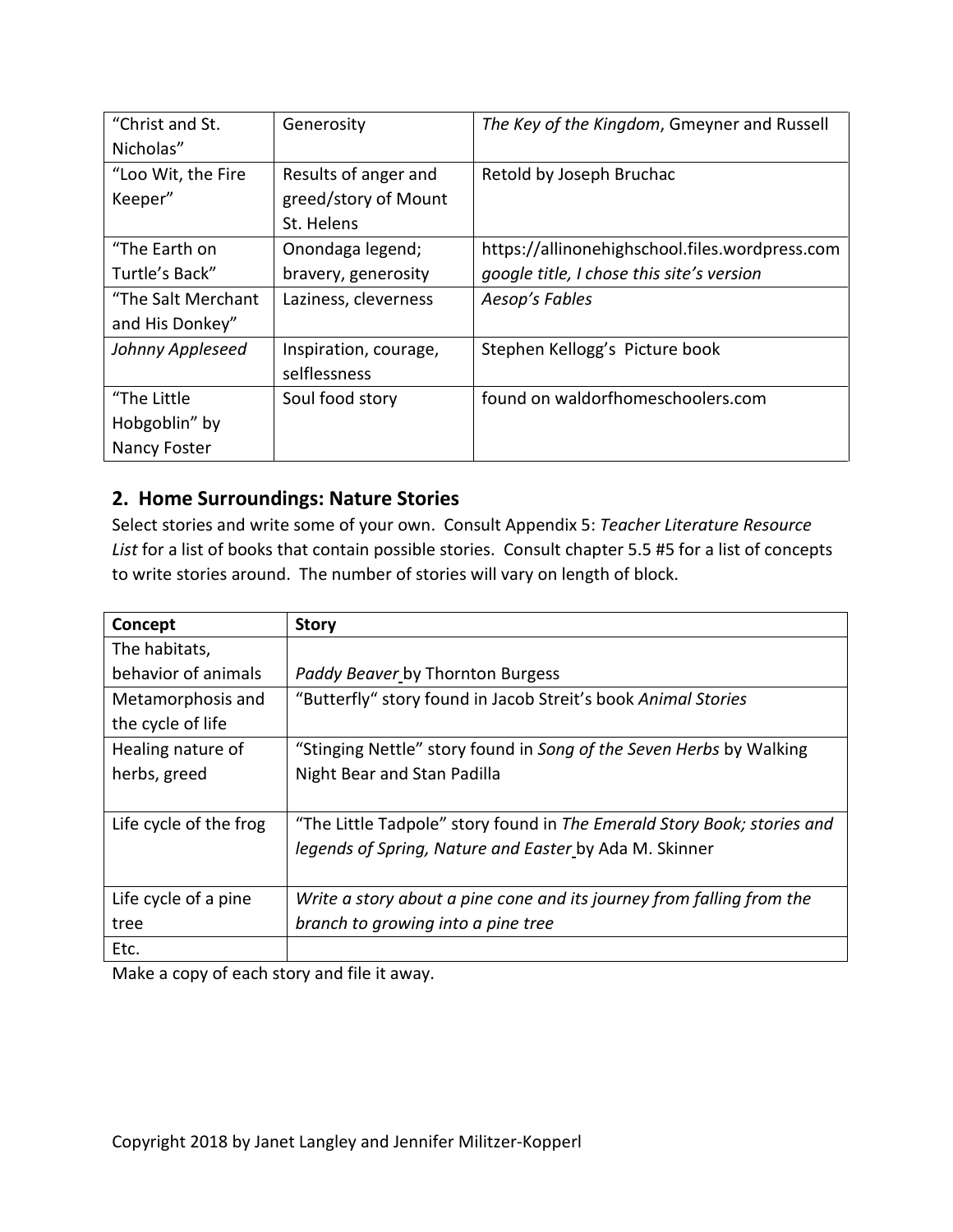## **Possible stories to write:**

Make a list of seed concepts you are considering writing stories around.

| Concept               | <b>Story Idea</b>                                                  |
|-----------------------|--------------------------------------------------------------------|
| Contrasting snake and | Snake catches mouse and mouse distracts snake by asking            |
| mouse                 | questions about its life and telling about its own so it won't get |
|                       | eaten.                                                             |
|                       |                                                                    |
|                       |                                                                    |
|                       |                                                                    |
|                       |                                                                    |
|                       |                                                                    |
|                       |                                                                    |
|                       |                                                                    |
|                       |                                                                    |
|                       |                                                                    |

Plan on writing these stories in the summer.

#### **3. Umbrella Stories to Introduce Grammar**

You can make your own umbrella stories or you can use ours. See *The Roadmap to Literacy*  chapter 3.11 #3 for more information.

| <b>Grammatical Concept</b>     | <b>Our Story Suggestion (page number)</b> | Use/Don't Use |
|--------------------------------|-------------------------------------------|---------------|
| 3 grammatical rules for a      | Letter Village (chapter 3.11 #7a)         | use           |
| sentence                       |                                           |               |
| 3 types of sentences and their | Letter Village (chapter 3.11 #7b)         | Use (rename   |
| punctuation                    |                                           | characters?)  |
| <b>Nouns</b>                   | Queen Noun (chapter 3.11 #7d)             | use           |
| Etc.                           |                                           |               |